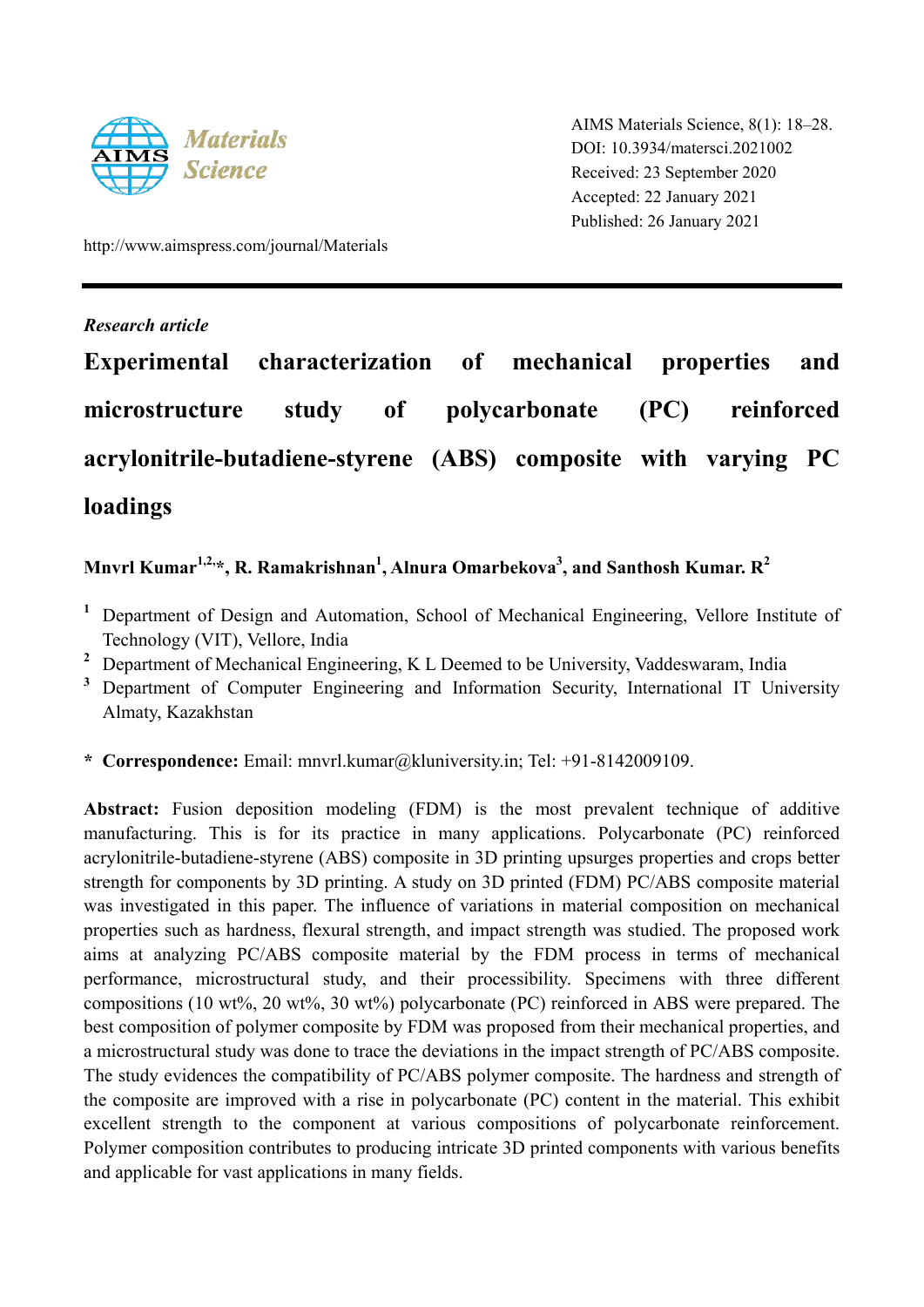**Keywords:** 3D printing; polycarbonate; micro-structural study; fusion deposition modelling (FDM); additive manufacturing; acrylonitrile-butadiene-styrene

### **1. Introduction**

Fusion deposition modeling is one of the techniques in additive manufacturing which is the fastest and efficient manufacturing process in industries [1]. Complex shapes with excellent flexibility and with less material wastage can be produced using this technique apart from conventional manufacturing process like machining and castings etc. FDM can be used in mass production as it reduces the time required to develop a product. Using of PC/ABS composite materials in developing various products in manufacturing is popular. Mechanical properties of a material increase with PC reinforcement into ABS material and produces higher strength in products manufactured by the 3D printing process [2].

Materials like acrylonitrile–butadiene–styrene (ABS), polylactic acid (PLA), polyamide (PA), and polycarbonate (PC) which are thermoplastic, and polymers like epoxy resins which are thermosetting polymer can be processed using the FDM technique in 3D printing [3]. ABS offers a good balance of impact, heat, chemical and abrasion resistance, dimensional stability, tensile strength, surface hardness, rigidity and electrical characteristics. ABS is considered a food grade thermoplastic assisted curing is required for the polymerization of reactive epoxy resins. Based on material selection, the usage of polymer materials in 3D printing found their applications in various fields like architecture, aerospace, medical, etc. Many of the 3D printed polymer components are used as prototypes than which are used as functional products. Since pure polymer components prepared by 3D printing are lack strength and functionality in various applications [4]. This restricts the usage of 3D printed pure polymers in wide industrial applications.

These problems are solved by using polymer composites in 3D printing. In the polymer, the matrix of the composite combines with reinforcement which gives a material with more useful structural and functional as well as better mechanical characteristics that cannot be attainable by constituent alone [5]. High mechanical performance and functionality can be attained by reinforcement of polymer matrix material. Traditional methods of manufacturing can create products with complex shapes and geometry through the removal of material. Composites produced their processing and performance using traditional methods is well understood and can be controlled, the ability to manage and control the complicated internal shapes is limited [6]. Any complex shaped composite structures can be fabricated using 3D printing with minimal wastage. Using composites in 3D printing shape and size of the component can be precisely controlled by using CAD techniques. Thus composites in 3D printing attain flexibility in process and performance components/products [8].

A schematic of the basic FDM process was shown in Figure 1. It has a Material spool that holds the filament of material, the filament will be fed into the extruder which moves the filament of material into the heating chamber [9]. In the heating chamber, the material softened and melted and will be deposited on the build platform passing through a nozzle. The nozzle of the printer can move in three axes, i.e., x, y, and z axes. Nozzle and build platform will have relative movements for the printing of various components. The build platform will have a heated bed that is maintained at a high temperature to remove the component easily from the platform after printing is completed.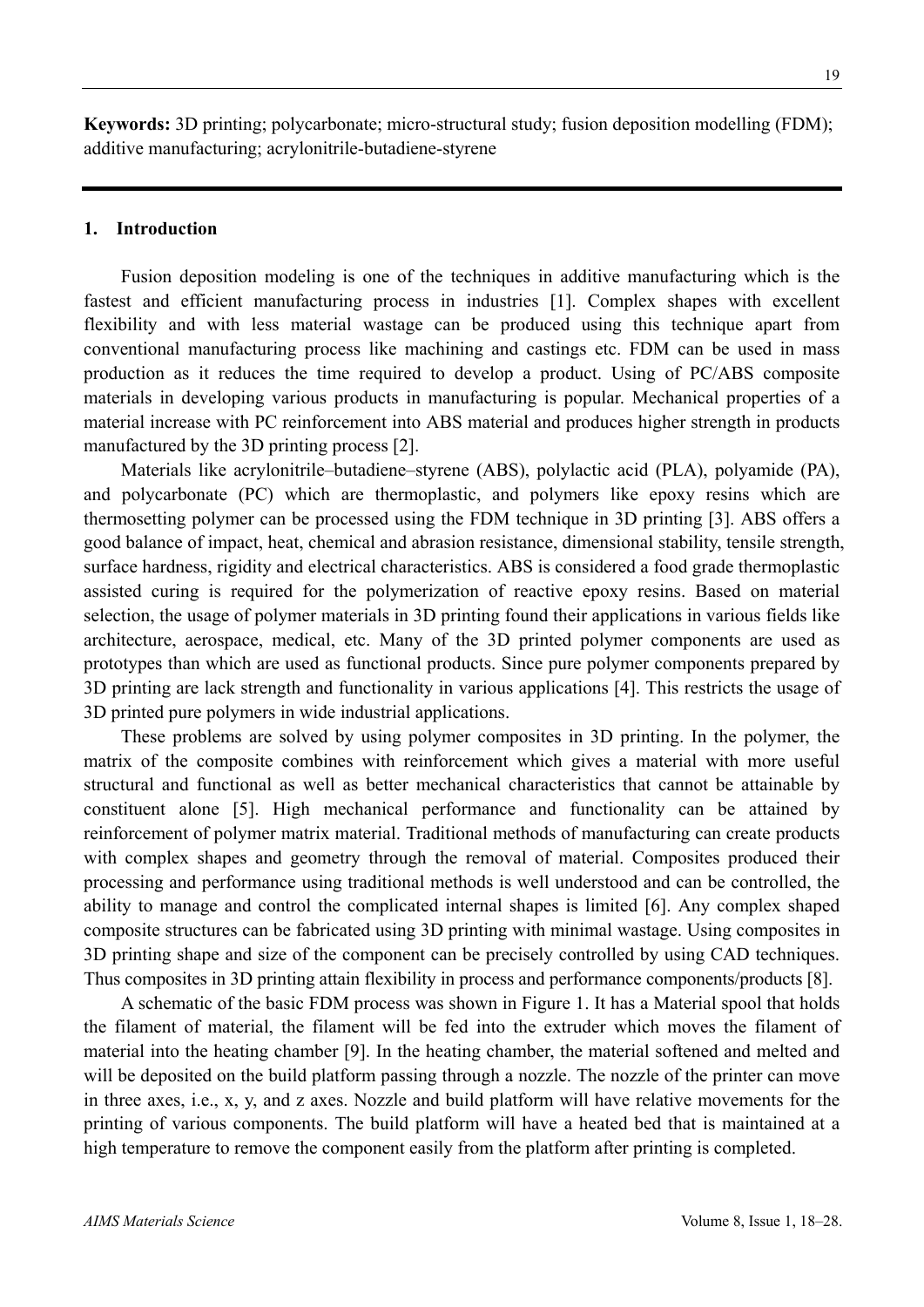

**Figure 1.** Schematic of the FDM process.

In 3D printing acrylonitrile–butadiene–styrene (ABS) is used widely which acts as a base matrix and polycarbonate was well known as reinforcement. ABS has low-temperature resistance which limits its usage. Polycarbonate (PC) is a polymer from a thermoplastic family that has better mechanical properties and good functionality [12]. Blends of Polycarbonate and acrylonitrile–butadiene–styrene were used in many applications due to their properties as composite material like high thermal resistance and impact behavior and good processibility [13]. The mechanical behavior of ABS was improved with polycarbonate reinforcement and capable of developing components with excellent mechanical properties. In this paper, fabrication and testing of PC/ABS composite polymers with various polycarbonate composition to obtain the best composition.

In this paper process of preparing polycarbonate reinforced ABS polymer composite was described. And also discussed the effect of varying PC content in ABS on mechanical characteristics and variations in mechanical properties was studied. Microstructural study of PC/ABS composite polymer material was included, Using SEM analysis to trace the fluctuations that happen in the structure of the material with varying PC content was conducted. Even 3D printing grasped the attention over many decades, many works are on pure polymer materials, Meger works were done on the development of processing techniques and printing of polymer composites. Therefore it would be relevant in the present work to analyze a 3D printed polymer composite with varying polycarbonate content.

#### **2. Materials and methods**

#### *2.1. Fabrication process*

Figure 2 shows the fabrication process of materials. PC and ABS composite materials need to follow various processes such as drying, kneading, water cooling, and piling in sequence. Through this process filaments of PC/ABS of various compositions of polycarbonate in ABS are made and are kept for the printing of specimens for testing. PC and ABS materials are dried for 8 h to remove moisture in the materials and the required compositions are fed to the extruder. The material was kept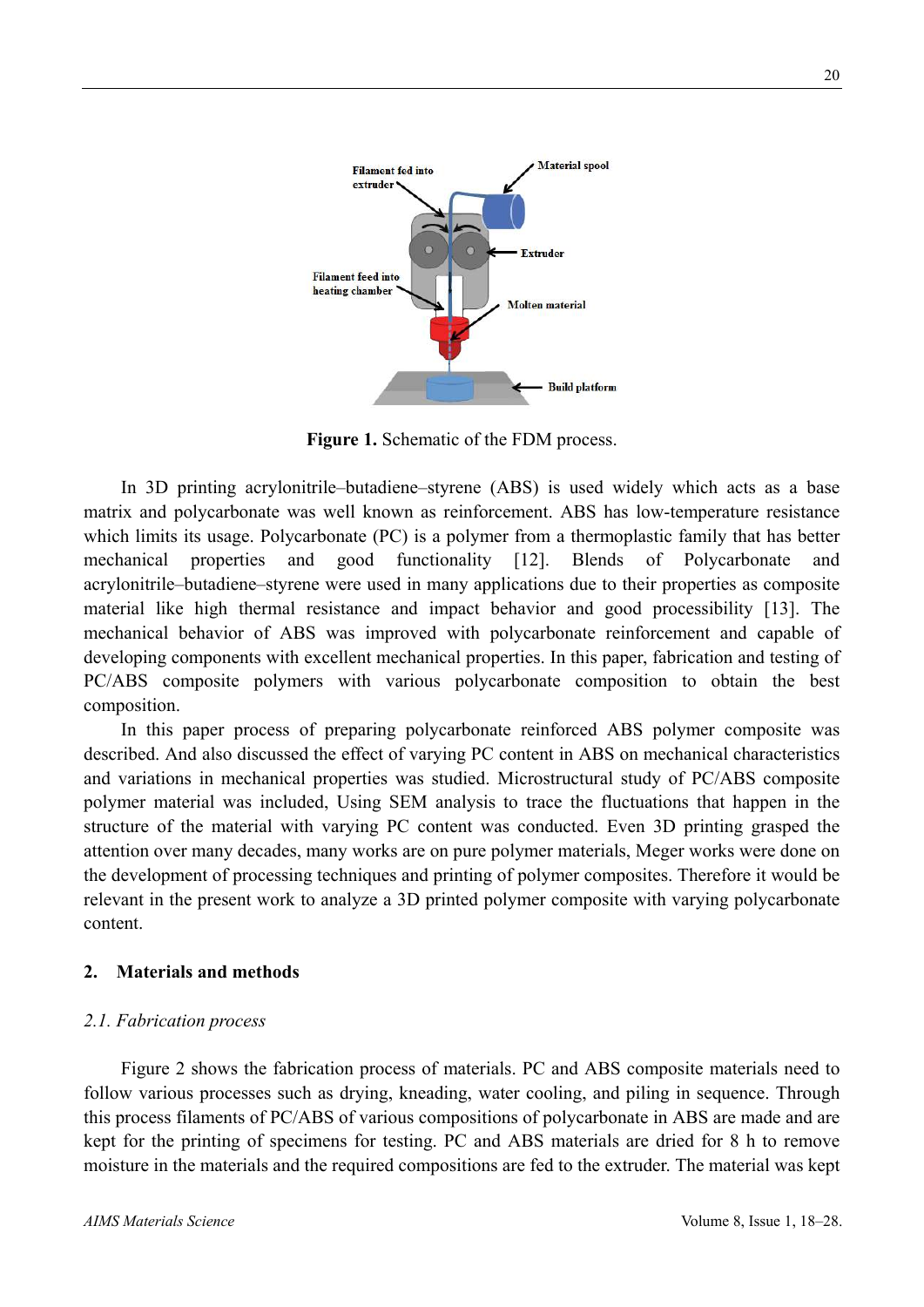for an injection molding machine with an extruder. After the molten state was attained material was passed through the closed chamber injector and filaments of various compositions for 3D printing are prepared. Various process parameters of 3D printer are fixed to values such as Nozzle diameter as 0.5 mm, nozzle temperature was maintained at 240 deg cel, heating bed temperature was maintained at 80 deg cel, Each layer was printed with thickness of 0.3 mm and filling density was kept at 100%.



**Figure 2.** Material fabrication process flow chart.

Dog bone-shaped specimens of various compositions of polycarbonate were printed using the FDM process as per the ASTM D628 standard. Figure 3 shows the sketch of dog bone samples, specimens printed using the FDM process, and dimensions are tabulated and shown in Table 1.



**Figure 3.** ASTM D628 dog bone sample.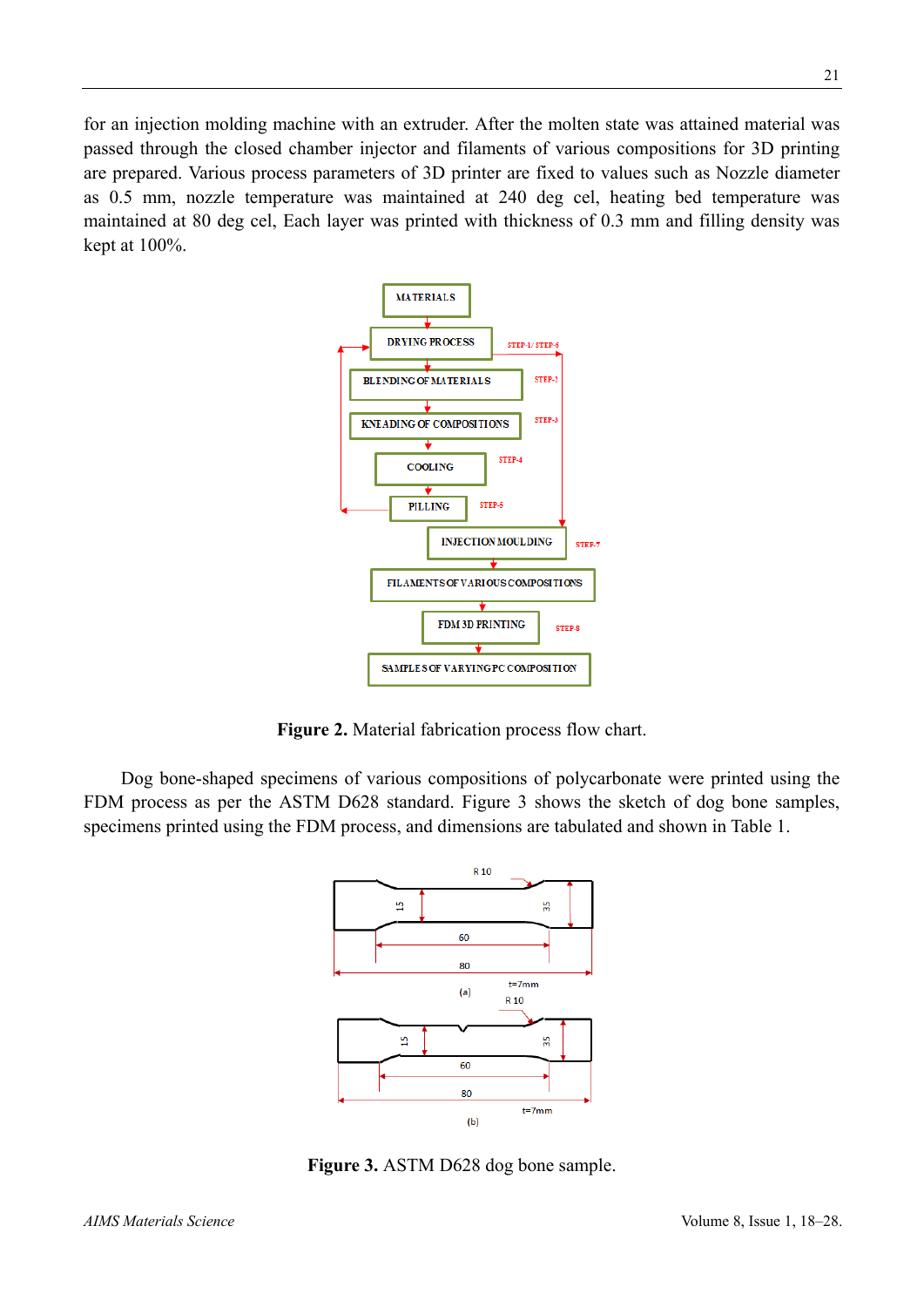| Sample Shape |                                     | Length $(mm)$ | Width (mm) | Thickness (mm) |
|--------------|-------------------------------------|---------------|------------|----------------|
|              | Dog bone sample                     |               |            |                |
|              | Dog bone sample with the notch $80$ |               |            |                |

**Table 1.** ASTM standard dog bone sample dimensions.

# *2.2. Testing and analysis*

Tests performed for attaining mechanical properties of 3D printed PC/ABS material with varying PC content was shown in Figure 4. Mechanical properties such as hardness, flexural, and impact strength of PC/ABS with varying polycarbonate were done using ASTM E-18 standards. As per ASTM D-790, a standard flexural test was performed to obtain flexural stress, strain, and modulus of PC/ABS composite with various polycarbonate content. Impact test was conducted to obtain impact strength as per the ASTM D-256 standard. The microstructural study was carried using SEM analysis as per the ASTM E-2809 standard to study the changes that occur with varying PC content in ABS material.



**Figure 4.** Test procedure.

# **3. Results and discussion**

The hardness test results of PC/ABS composites by FDM process with varying PC polymer are plotted and were shown in Figure 5. Results show that the highest value of hardness was observed for the composite having 30 wt% of PC reinforcement compared to 20 wt% and 10 wt% of PC content in ABS material. The hardness of 20 wt% was observed to be less than the material with 10 wt% PC composition. This drop might be due to the ineffective binding of polymer material or due to voids in the structure of a material, hence to know the reason behind the drop of hardness SEM analysis was conducted.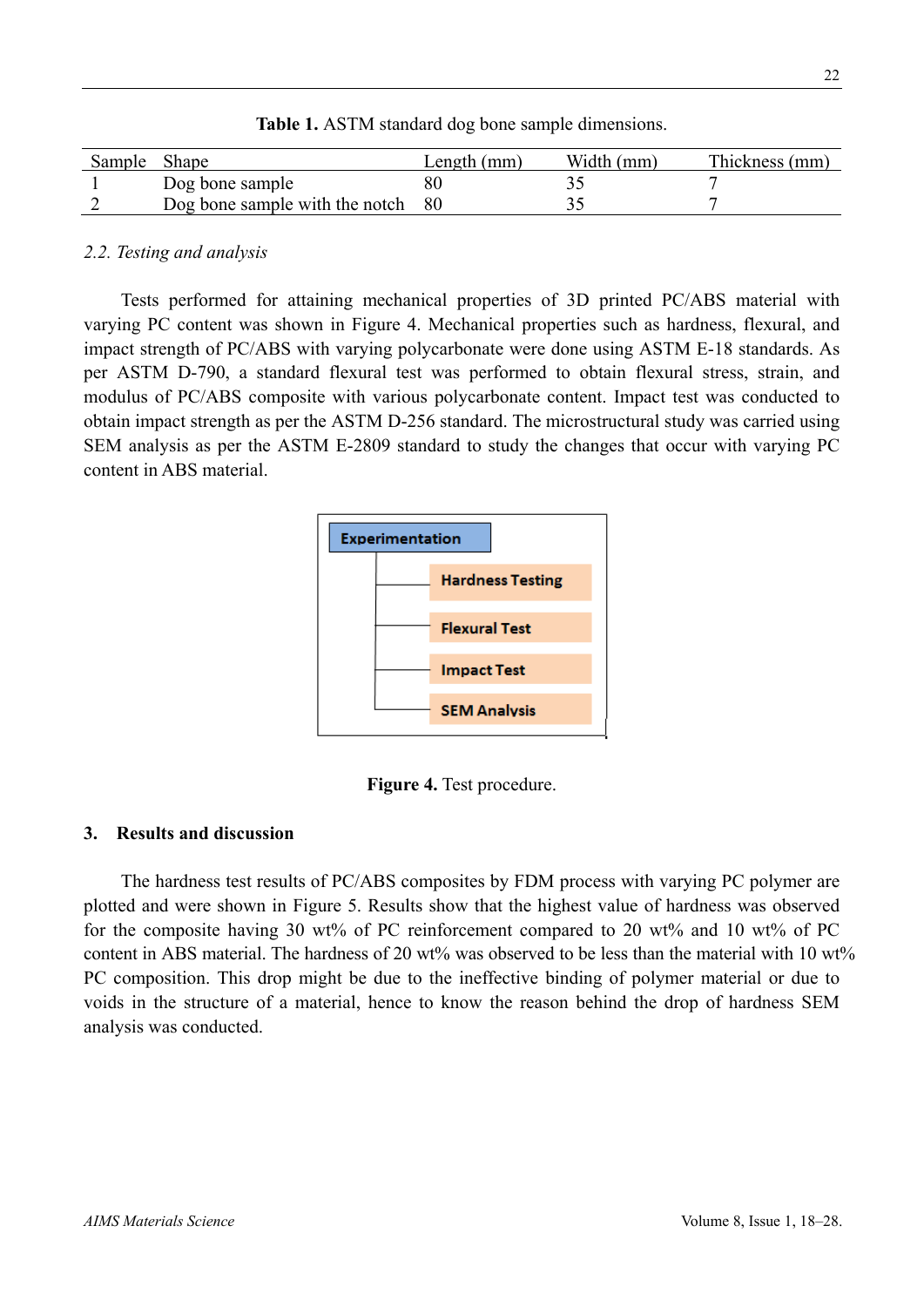

Figure 5. Effect on HB value for change in PC wt%.

A rise in flexural strength was observed with an increase in polycarbonate content in ABS. Flexural stress is high for the composite with 30 wt% of PC compared with the material which has less polycarbonate content and was plotted as shown in Figure 6. Concerning the plot is shown in Figure 7. Flexural strain was also observed to be high for the material with 30 wt% of polycarbonate. This shows the positive sign of overusing of polycarbonate in ABS polymer for increasing the characteristics and functionality. As was observed the flexural modulus was also observed to be high for the composite which has the highest content of polycarbonate which is shown in Figure 8. The rigidity is greatly increased by increasing the polycarbonate content in polymer material.



Figure 6. Effect on flexural stress for change in PC wt%.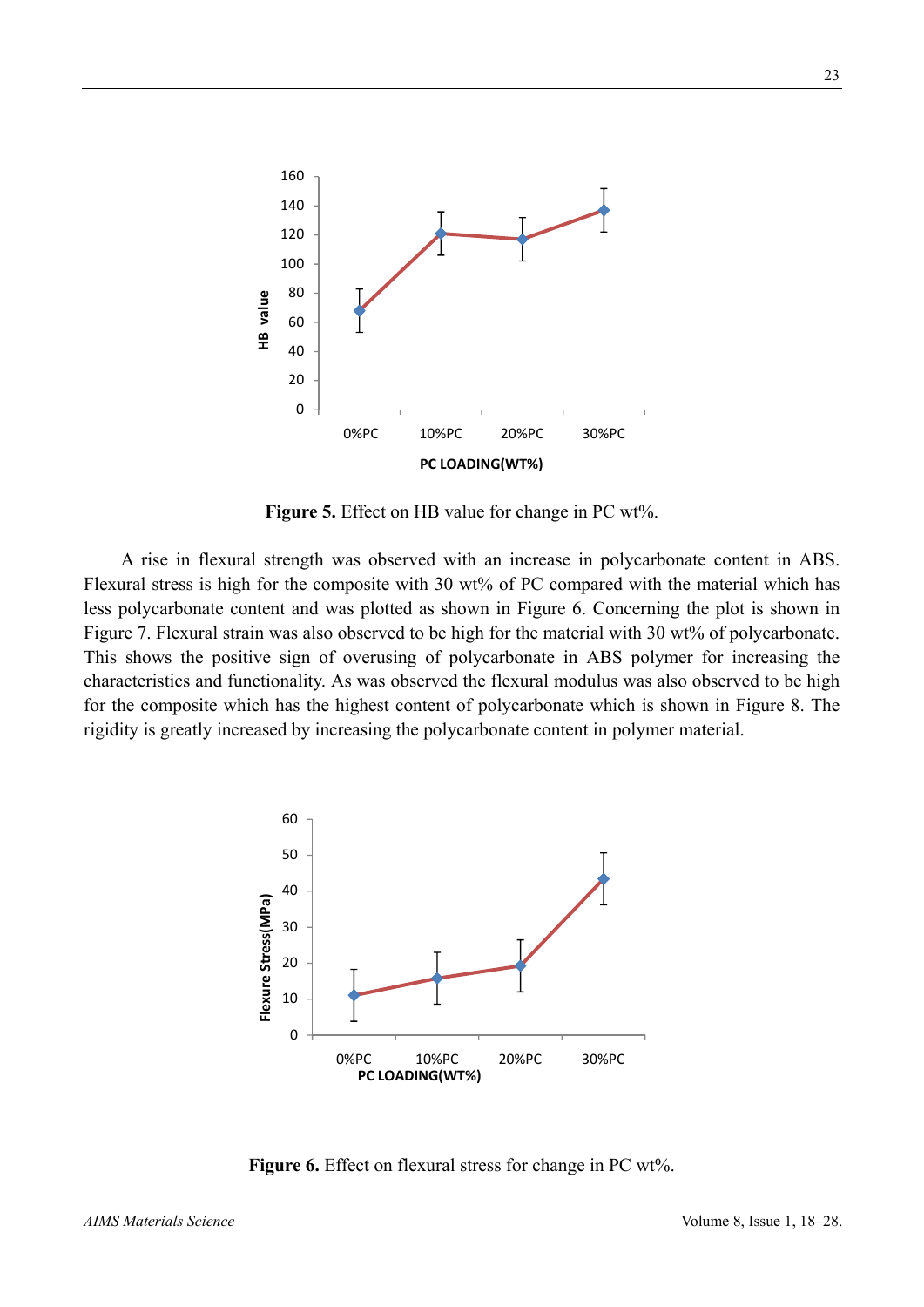

Figure 7. Effect on flexural strain for change in PC wt<sup>%</sup>.



**Figure 8.** Effect on flexural modulus for change in PC wt%.

The results of the impact test show that initially impact strength was decreased with increase polycarbonate wt% in ABS material. This was observed up to certain compositions of PC. From Figure 9 it was observed that impact strength rises and it was raised till the 30 wt% of PC was attained. Even the highest impact strength was observed at the composition having 30 wt% of PC in ABS material, but PC content cannot be increased beyond 30 wt% since a further increase in PC content exhibits more properties of polycarbonate that limits the usage of the PC/ABS composites in some applications. The drop in impact strength might be due to the material intrinsic properties like the structure of molecules, distribution of molecules, cohesive forces in molecules, and morphology of structure. Also, the impact strength was affected by extrinsic properties such as temperature, speed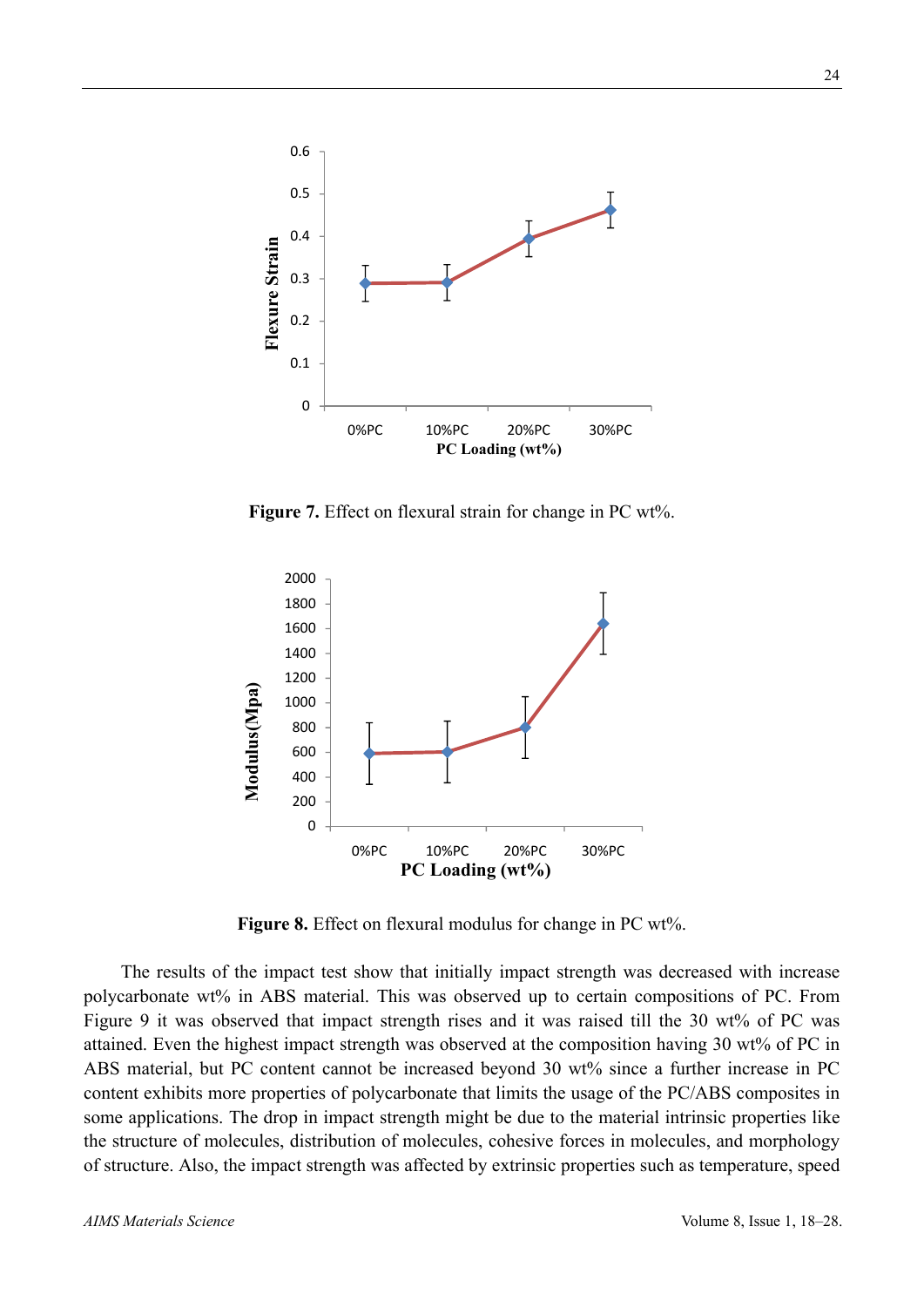of impact, the shape of the striker and weight of the sticker, the geometry of the specimen, and the size of the notch. SEM analysis was conducted for investigating the reasons for a drop in impact strength as the crystalline nature of material and voids will decrease the impact resistance of the material.



Figure 9. Effect on impact strength for change in PC wt%.

Table 2 shows the Void formations percentage with varying polycarbonate content. Figure 10 shows the microstructure of four specimens having different PC loadings. In pure ABS material void formation percentage was 0.22% and the dimension or size of voids is also comparatively very large in pure ABS material compared with the materials having varying PC content. In material with 10 wt% of PC 0.45% of a void, the formation was identified. And 0.93% void formation was observed with an increase in PC content to 20 wt%. The void formation was decreased to 0.76% with the increase in PC content to 30 wt% and this is the cause for a drop in impact strength. However, the percentage of void formation was decreased to 0.19%, hence the composite with 30 wt% of PC content leads to cause an increase in properties of the material.

|  |  |  | Table 2. Void formation percentage table. |  |
|--|--|--|-------------------------------------------|--|
|--|--|--|-------------------------------------------|--|

| Specimen composition         | No of voids $(\mu m)$ | Voids formation $(\% )$ |
|------------------------------|-----------------------|-------------------------|
| Pure ABS                     |                       | 0.22                    |
| $10 \text{ wt}$ % PC loading |                       | 0.45                    |
| $20 \text{ wt}$ % PC loading |                       | 0.93                    |
| $30 \text{ wt\% PC loading}$ |                       | 0.19                    |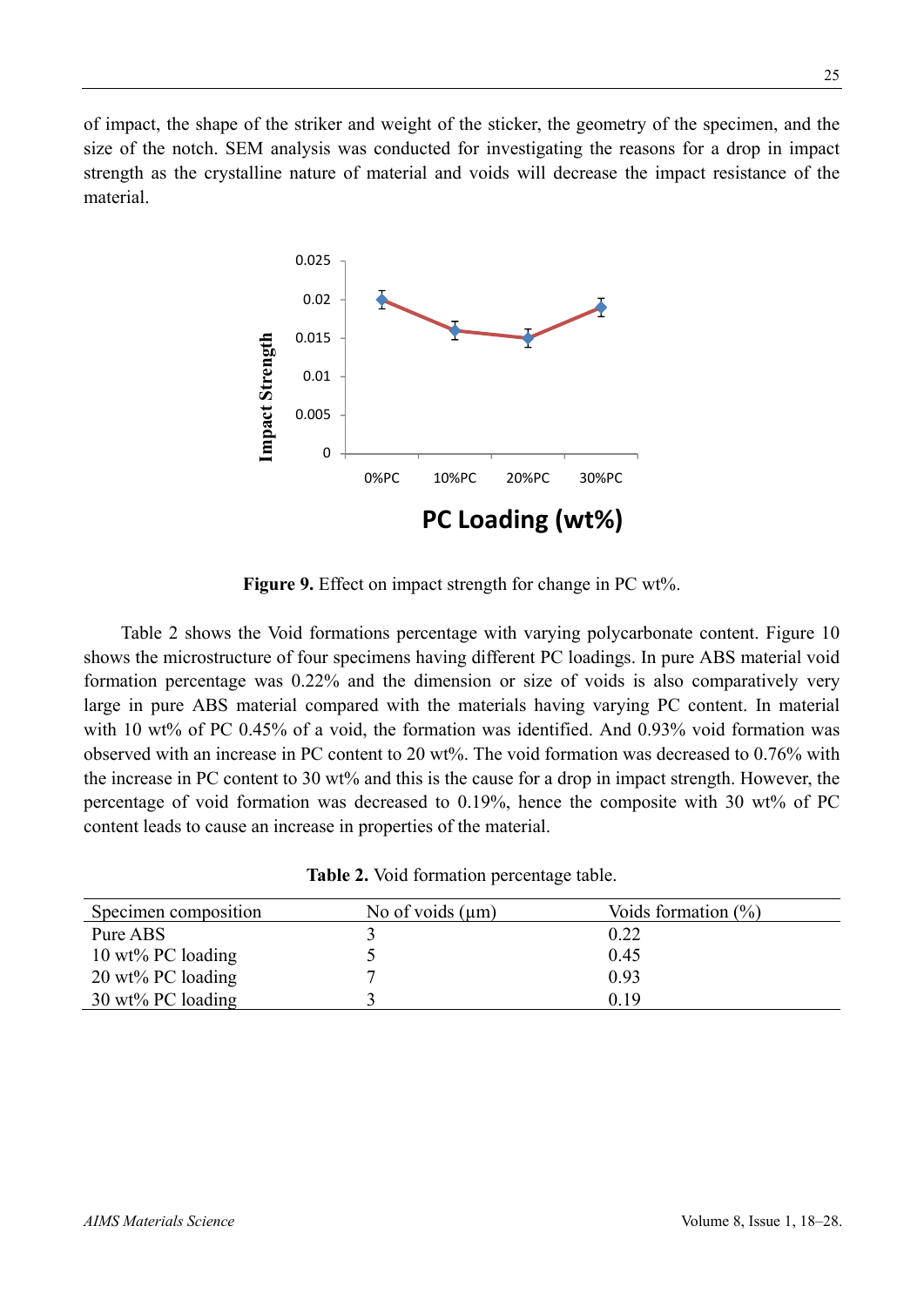

**Figure 10.** SEM analysis micro structure of 3D printed (a) pure ABS, (b) 10 wt% PC loading in ABS, (c) 20 wt% PC loading in ABS, and (d) 30 wt% PC loading in ABS.

### **4. Conclusions**

Polycarbonate (PC) reinforced acrylonitrile–butadiene–styrene (ABS) with varying PC content was fabricated, and from the PC/ABS polymer composite specimens are prepared using the FDM technique. Results reveal that PC/ABS polymer composite exhibits good mechanical properties than the material with less content of PC and material with no polycarbonate content. The study conducted help in suggesting the best composition of PC/ABS polymer composite material. In this study, it was proved that with the increase in the content of polycarbonate in ABS material, mechanical properties of the composite were enhanced therefore the rigidity and strength of the material of the product were increased as per the requirement. variations in the strength of the material with varying PC weight percentage was justified by SEM analysis, using microstructure study of all specimens with different PC content. It is revealed that the 3D printing process with its controlled process and for its capabilities and use of PC as a reinforcement, increases the production of the best quality material in polymer composite family that can withstand heavy loads. Dynamic mechanical analysis and temperature effects of this PC/ABS material can be future scope to develop the best material composite.

# **Conflict of interest**

On behalf of all authors, the corresponding author states that there is no conflict of interest.

### **References**

1. Ligon SC, Liska R, Stampfl J, et al. (2017) Polymers for 3D printing and customized additive manufacturing. *Chem Rev* 117: 10212–10290.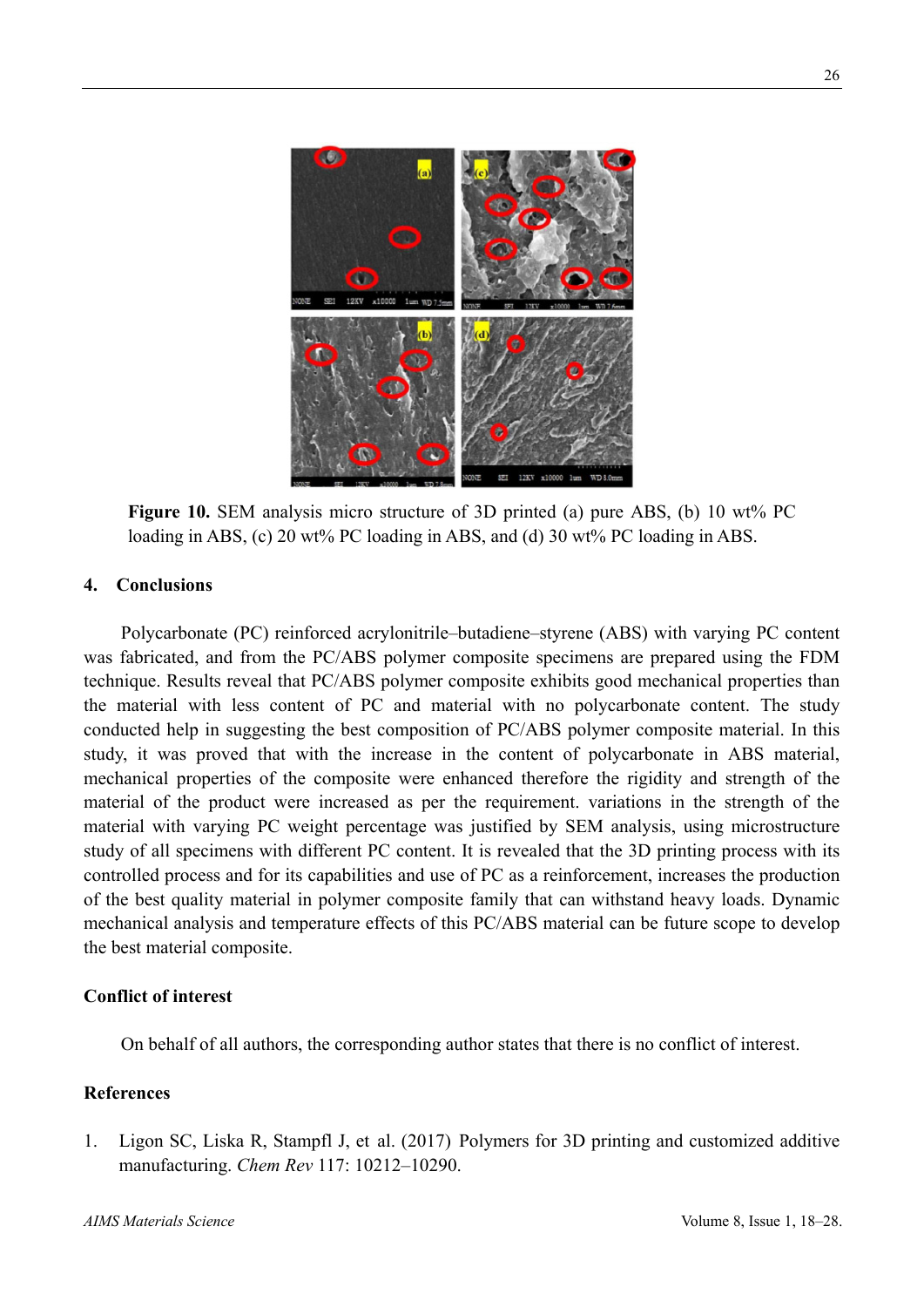- 2. Wang X, Jiang M, Zhou Z, et al. (2017) 3D printing of polymer matrix composites: A review and perspective. *Compos Part B-Eng* 110: 442–458.
- 3. Ngo TD, Kashani A, Imbalzano G, et al. (2018) Additive manufacturing (3D printing): A review of materials, methods, applications, and challenges. *Compos Part B-Eng* 143: 172–196.
- 4. Park SJ, Lee JE, Lee HB, et al. (2020) 3D printing of bio-based polycarbonate and its potential applications in eco-friendly indoor manufacturing. *Addit Manuf* 31: 100974.
- 5. Reich MJ, Woern AL, Tanikella NG, et al. (2019) Mechanical properties and applications of recycled polycarbonate particle material extrusion-based additive manufacturing. *Materials* 12: 1642.
- *6.* Cantrell JT, Rohde S, Damiani D, et al. (2017) Experimental characterization of the mechanical properties of 3D-printed ABS and polycarbonate parts. *Rapid Prototyping J* 23: 811–824.
- 7. Alaboodi AS, Sivasankaran S (2018) Experimental design and investigation on the mechanical behavior of novel 3D printed biocompatibility polycarbonate scaffolds for medical applications. *J Manuf Process* 35: 479–491.
- 8. Farcas MT, Stefaniak AB, Knepp AK, et al. (2019) Acrylonitrile butadiene styrene (ABS) and polycarbonate (PC) filaments three-dimensional (3-D) printer emissions-induced cell toxicity. *Toxicol Lett* 317: 1–12.
- 9. Rohde S, Cantrell J, Jerez A, et al. (2018) Experimental characterization of the shear properties of 3D-printed ABS and polycarbonate parts. *Exp Mech* 58: 871–884.
- 10. Skowyra J, Pietrzak K, Alhnan MA (2015) Fabrication of extended-release patient-tailored prednisolone tablets via fused deposition modeling (FDM) 3D printing. *Eur J Pharm Sci* 68: 11–17.
- 11. Mohamed OA, Masood SH, Bhowmik JL, et al. (2016) Effect of process parameters on the dynamic mechanical performance of FDM PC/ABS printed parts through the design of an experiment. *J Mater Eng Perform* 25: 2922–2935.
- 12. Melnikova R, Ehrmann A, Finsterbusch K (2014) 3D printing of textile-based structures by Fused Deposition Modelling (FDM) with different polymer materials. *IOP Conf Ser Mater Sci Eng* 62: 012018.
- 13. Dana HR, Barbe F, Delbreilh L, et al. (2019) Polymer additive manufacturing of ABS structure: influence of printing direction on mechanical properties. *J Manuf Process* 44: 288–298.
- 14. Popescu D, Zapciu A, Amza C, et al. (2018) FDM process parameters influence over the mechanical properties of polymer specimens: A review. *Polym Test* 69: 157–166.
- 15. Mohamed OA, Masood SH, Bhowmik JL (2015) Optimization of fused deposition modeling process parameters: a review of current research and future prospects. *Adv Manuf* 3: 42–53.
- 16. Nancharaiah T (2011) Optimization of process parameters in FDM process using design of experiments. *Int J Emerg Technol* 2: 100–102.
- 17. Wankhede V, Jagetiya D, Joshi A, et al. (2020) Experimental investigation of FDM process parameters using Taguchi analysis. *Mater Today Proc* 27: 2117–2120.
- 18. Yadav D, Chhabra D, Gupta RK, et al. (2020) Modeling and analysis of significant process parameters of FDM 3D printer using ANFIS. *Mater Today Proc* 21: 1592–1604.
- 19. Alqahtani F, Belton P, Zhang B, et al. (2020) An investigation into the formations of the internal microstructures of solid dispersions prepared by hot melt extrusion. *Eur J Pharm Biopharm* 155: 147–161.